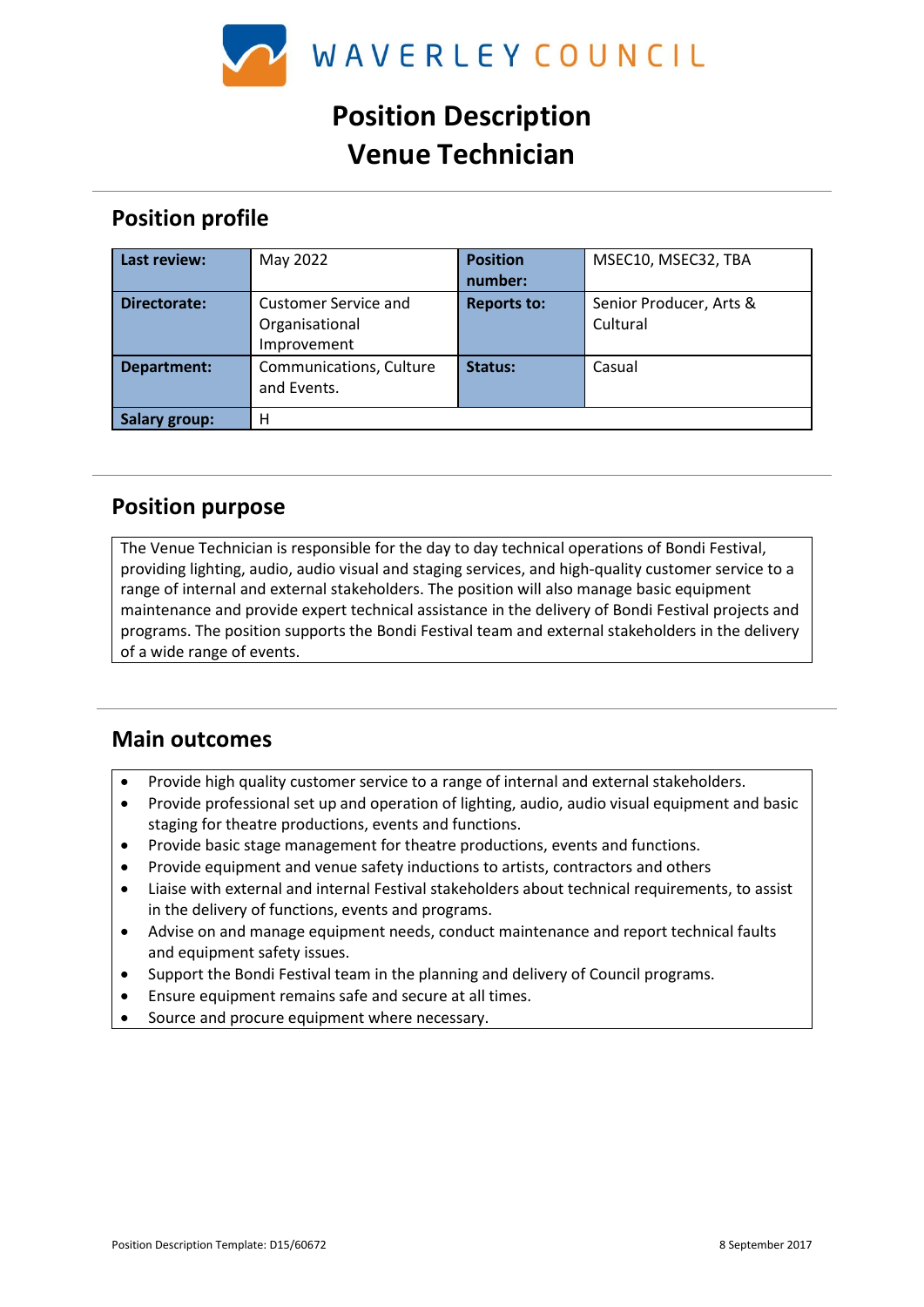

# **Core capabilities**

| <b>Customer Service</b>                        |                                                                                           |  |  |
|------------------------------------------------|-------------------------------------------------------------------------------------------|--|--|
|                                                | Understanding the customer's needs and perspectives.                                      |  |  |
|                                                | Meeting and where possible exceeding the expectations of internal and external customers  |  |  |
|                                                | through quality customer service.                                                         |  |  |
| Systems, critical thinking and decision making |                                                                                           |  |  |
|                                                | Assessing problems by examining the situation, identifying options and making a decision. |  |  |
| <b>Project Management</b>                      |                                                                                           |  |  |
|                                                | Understanding projects and their broader implications to Waverley Council.                |  |  |
| <b>Communication &amp; people skills</b>       |                                                                                           |  |  |
|                                                | Expressing ideas clearly with internal and external customers. Listening thoughtfully and |  |  |
|                                                | building collaborative, respectful relationships.                                         |  |  |
| <b>Sustainability</b>                          |                                                                                           |  |  |
|                                                | Working within Council's sustainable policies and procedures, and identifying areas of    |  |  |
|                                                | potential efficiencies.                                                                   |  |  |
| <b>Business performance reviews</b>            |                                                                                           |  |  |
|                                                | Identifying and suggesting opportunities for improving work practices.                    |  |  |
| <b>Risk Management</b>                         |                                                                                           |  |  |
|                                                | Identifying and reporting risks or threats to Council's operations or reputation.         |  |  |
|                                                |                                                                                           |  |  |
|                                                |                                                                                           |  |  |

# **Skills, knowledge and experience**

#### **Essential Criteria**

Demonstrated experience in design, set up, operation and maintenance of audio, audio-visual and theatre lighting systems in for live performance in a venue, including theatre, temporary theatres and function rooms.

Experience in set up and operation of audio, AV and lighting in both indoor and outdoor environments.

Demonstrated knowledge and proficiency in operation of audio engineering equipment.

Good organisational skills with the ability to manage multiple tasks and coordinate the work of others.

Ability to work with and assist artists and others to establish technical requirements for performances and events.

High level of interpersonal, communication and customer service skills, with the ability to work effectively with diverse theatre, music, community, cultural and corporate groups.

A positive and collaborative working style.

Ability to lift and move furniture and equipment (setting up for a variety of productions,

performances, festivals, recordings, events), in a safe manner, applying manual handling guidelines Commitment and understanding of EEO, WH&S, risk management, environmental protection, and ethical principles.

**Desirable Criteria**

Class C driver's license